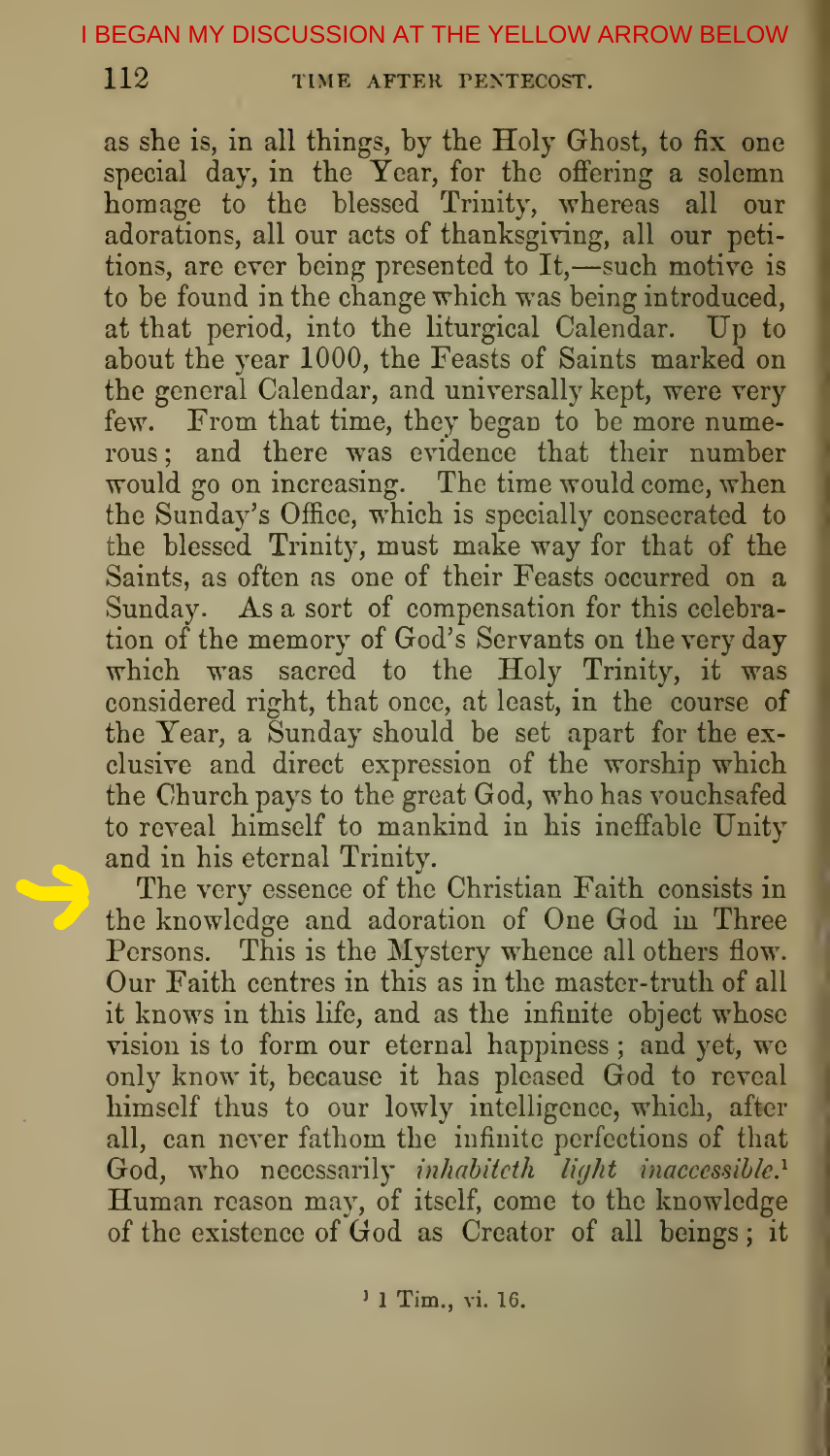may, by its own innate power, form to itself an idea of his perfections by the study of his works ; but the knowledge of God's intimate being can only come to us by means of his own gracious revelation.

It was God's good-pleasure to make known to us his essence, in order to bring us into closer union with himself, and to prepare us, in some way, for that faceto-face vision of himself which he intends giving us in eternity : but his revelation is gradual ; he takes mankind from brightness unto brightness, fitting it for the full knowledge and adoration of Unity in Trinity, and Trinity in Unity. During the period preceding the Incarnation of the eternal Word, God seems intent on inculcating the idea of his Unity, for polytheism was the infectious error of mankind ; and every notion of there being a spiritual and sole cause of all things would have been effaced on earth, had not the infinite goodness of that God watched over its preservation.

Not that the Old Testament Books were altogether silent on the Three Divine Persons, whose ineffable relations are eternal ; only, the mysterious passages, which spoke of them, were not understood by the people at large ; whereas, in the Christian Church, a child of seven will answer them that ask him, that, in God, the Three Divine Persons have but one and the same nature, but one and the same Divinity. When the Book of Genesis tells us, that God spoke in the plural, and said: Let  $\mathit{Us}\$  make man to our image and likeness,<sup>1</sup> the Jew bows down and believes, but he understands not the sacred text ; the Christian, on the contrary, who has been enlightened by the complete revelation of God, sees, under this expression, the Three Persons acting together in the formation of Man ; the light of Faith developes the great truth to him, and tells him that, within himself, there is a

<sup>1</sup> Gen, i. 26.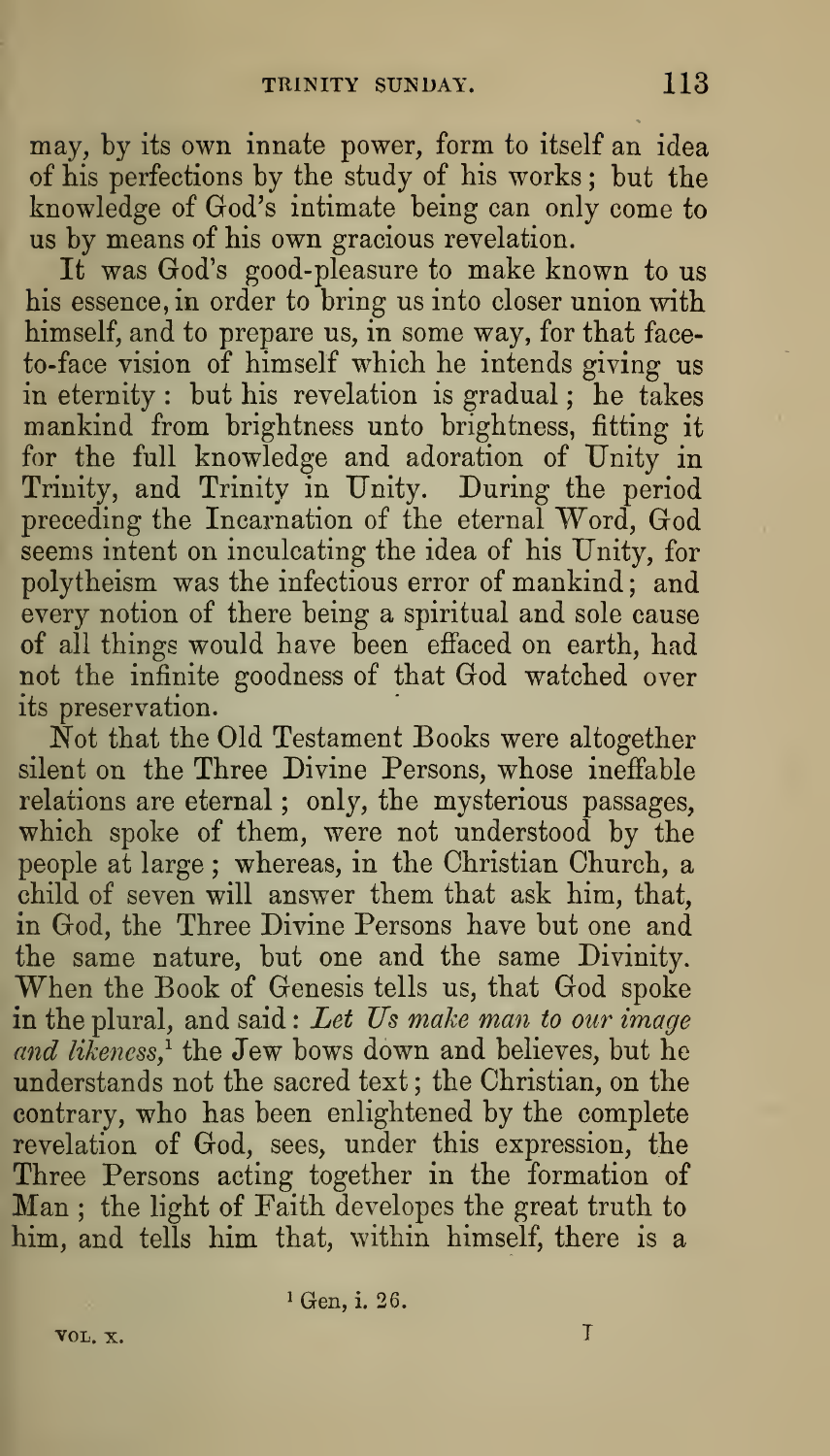likeness to the blessed Three in One. Power, Understanding, and Will, are three faculties within him, and yet he himself is but one being.

In the Books of Proverbs, Wisdom, and Ecclesiasticus, Solomon speaks, in sublime language, of him who is eternal  $W$ *isdom*; he tells us, and he uses every variety of grandest expression to tell us, of the divine essence of this Wisdom, and of his being a distinct Person in the Godhead ;- but, how few among the people of Israel could see through the veil ? Isaias heard the voice of the Seraphim, as they stood around God's throne ; he heard them singing, in alternate choirs, and with a joy intense because eternal, this hymn :  $Holy!$  Holy! Holy! is the  $Lord!$  but who will explain to men this triple Sanctus, of which the echo is heard here below, when we mortals give praise to our Creator? So, again, in the Psalms, and the prophetic Books, a flash of light will break suddenly upon us; a brightness of some mysterious Three will dazzle us ; but, it passes away, and obscurity returns seemingly all the more palpable; we have but the sentiment of the divine Unity deeply impressed on our inmost soul, and we adore the Incomprehensible, the Sovereign Being.

The world had to wait for the fulness of time to be completed ; and then, God would send, into this world, his Only Son, Begotten of him from all eternity. This his most merciful purpose has been carried out, and the Word made Flesh hath dwelt among us.<sup>2</sup> By seeing his glory, the glory of the Only Begotten Son of the  $Father<sub>i</sub><sup>3</sup>$  we have come to know that, in God, there is Father and Son. The Son's Mission to our earth, by the very revelation it gave us of himself, taught us that God is, eternally, Father, for whatsoever is in God is eternal. But for this merciful revelation, which is an anticipation of the light await-

<sup>1</sup> Is. vi. 3. <sup>2</sup> St. John, i. 14. <sup>2</sup> Ibid.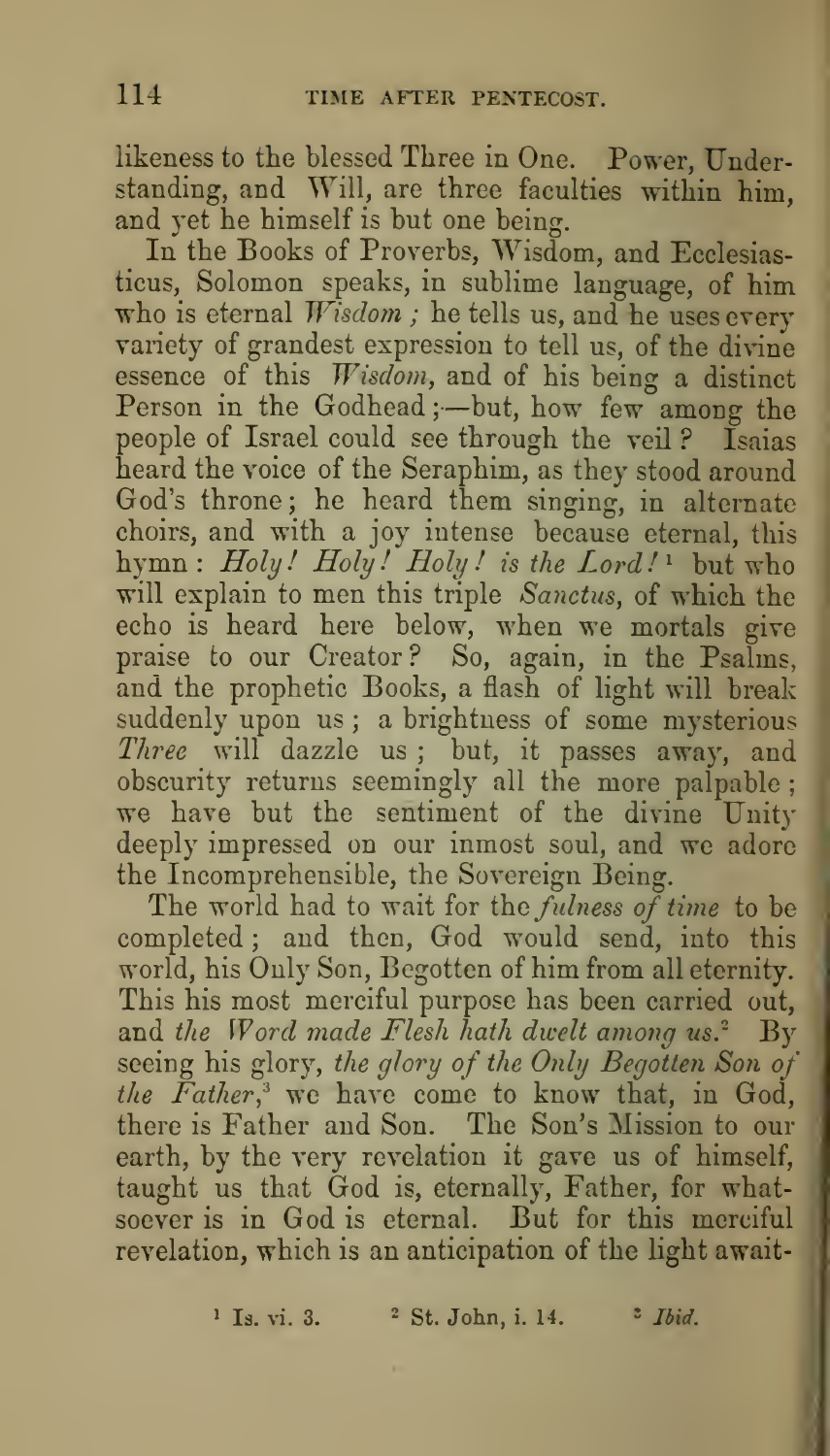ing us in the next life, our knowledge of God would have been too imperfect. It was fitting, that there should be some proportion, between the light of Faith, and that of the Yision reserved for the future ; it was not enough for man to know that God is One.

So that, we now know the Father, from whom comes, as the Apostle tells us, all paternity, even on earth.<sup> $\mathbf{i}$ </sup> We know him not only as the creative power, which has produced every being outside himself; but, guided as it is by Faith, our soul's eye respectfully penetrates into the very essence of the Godhead, and there beholds the Father begetting a Son like unto himself. But, in order to teach us the Mystery, that Son came down upon our earth. Himself has told us expressly, that no one knoweth the Father, but the Son, and he to whom it shall please the Son to reveal him.<sup>2</sup> Glory, then, be to the Son, who has vouchsafed to show us the Father ! and glory to the Father, whom the Son hath revealed unto us !

The intimate knowledge of God has come to us by the Son, whom the Father, in his love, has given to us.<sup>3</sup> And this Son of God, who in order to raise up our minds even to his own Divine Nature, has clad himself, by his Incarnation, with our Human Nature, has taught us that he and his Father are one;<sup>4</sup> that they are one and the same Essence, in distinction of Persons. One begets ; the other is begotten ; the One is named Power; the Other, Wisdom, or Intelligence. The Power cannot be without the Intelligence, nor the Intelligence without the Power, in the sovereignly perfect Being : but, both the One, and the Other produce a Third term.

The Son, who had been sent by the Father, had ascended into heaven, with the Human Nature which he had united to himself for all future eternity ; and,

<sup>1</sup> Eph. iii. 15. <sup>2</sup> St. Matth. xi. 27.<br><sup>3</sup> St. John, iii. 16. <sup>2</sup> St. John, xvii. 22

<sup>4</sup> St. John, xvii. 22.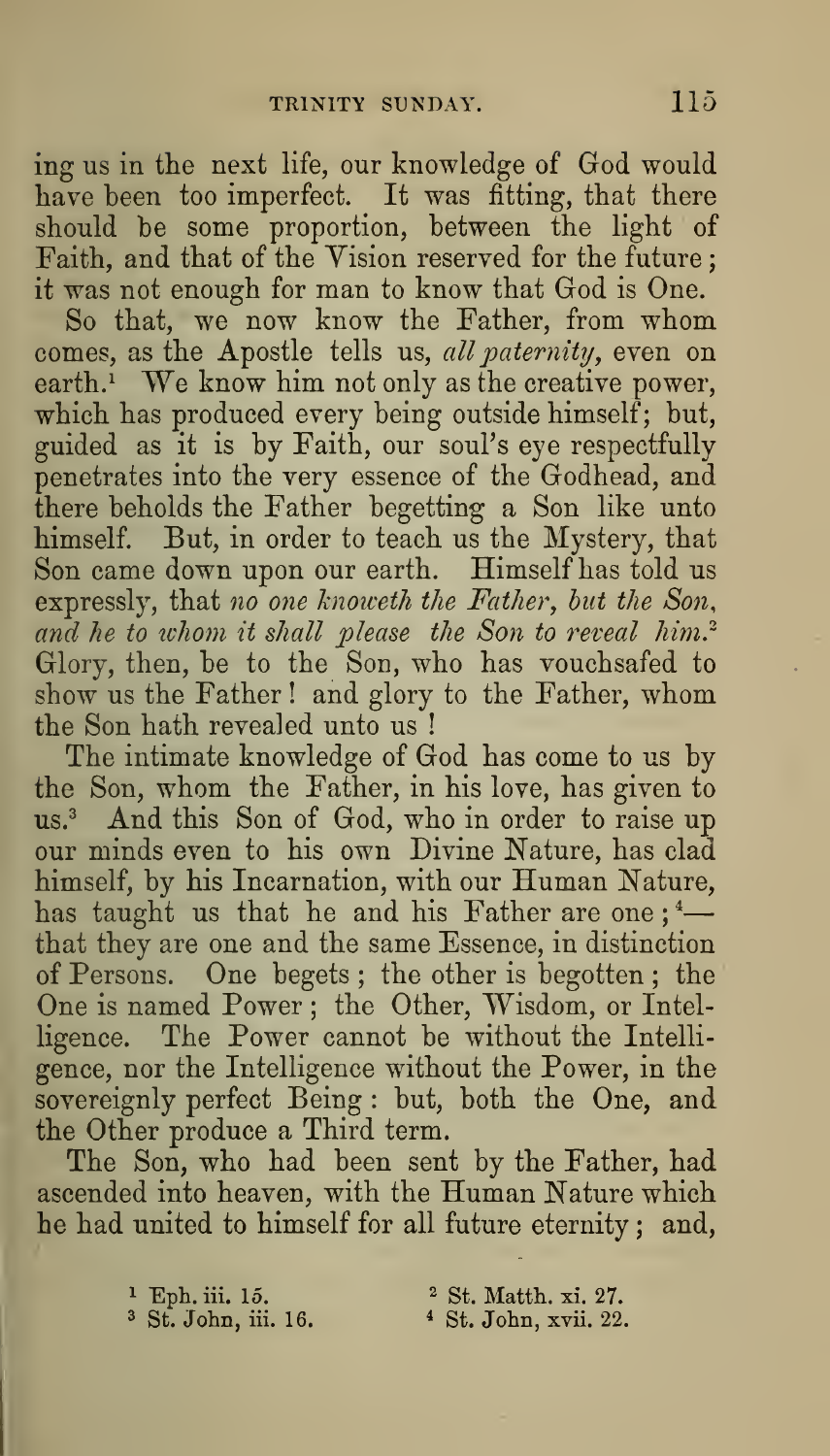lo ! the Father and the Sen send into this world, the Spirit who proceeds from them hoth. It was a new Gift, and it taught man that the Lord God was in Three Persons. The Spirit, the eternal link of the first Two, is Will, he is Love, in the divine Essence. In God, then, is the fulness of Being, without beginning, without succession, without increase, —for there is nothing which he has not. In these Three eternal terms of his uncreated Substance, is the Act, pure and infinite.

The sacred Liturgy, whose object is the glorification of God and the commemoration of his works, follows, each year, the sublime phases of these manifestations, whereby the Sovereign Lord has made known his whole self to mortals. Under the sombre colours of Advent, we commemorated the period of expectation, during which the radiant Triangle sent forth but few of its rays to mankind. The world, during those four thousand years, was praying heaven for a Liberator, a Messiah ; and it was God's own Son that was to be this Liberator, this Messiah. That we might have the full knowledge of the prophecies which foretold him, it was necessary that he himself should actually  $come:$  --a Child was born unto us,<sup>1</sup> and then we had the key to the Scriptures. When we adored that Son, we adored also the Father, who sent him to us in the Flesh, and to whom he is consubstantial. This Word of Life, whom we have seen, whom we have heard, whom our hands have handled<sup>2</sup> in the Humanity which he deigned to assume, has proved himself to be truly a Person, a Person distinct from the Father, for One sends, and the Other is sent. In this second Divine Person, we have found our Mediator, who has re-united the creation to its Creator ; we have found the Redeemer of our sins, the Light of our souls, the Spouse we had so long desired.

Having passed through the mysteries which he

œ

<sup>1</sup> Is. ix.6. <sup>2</sup> <sup>1</sup> St. John, i. 1.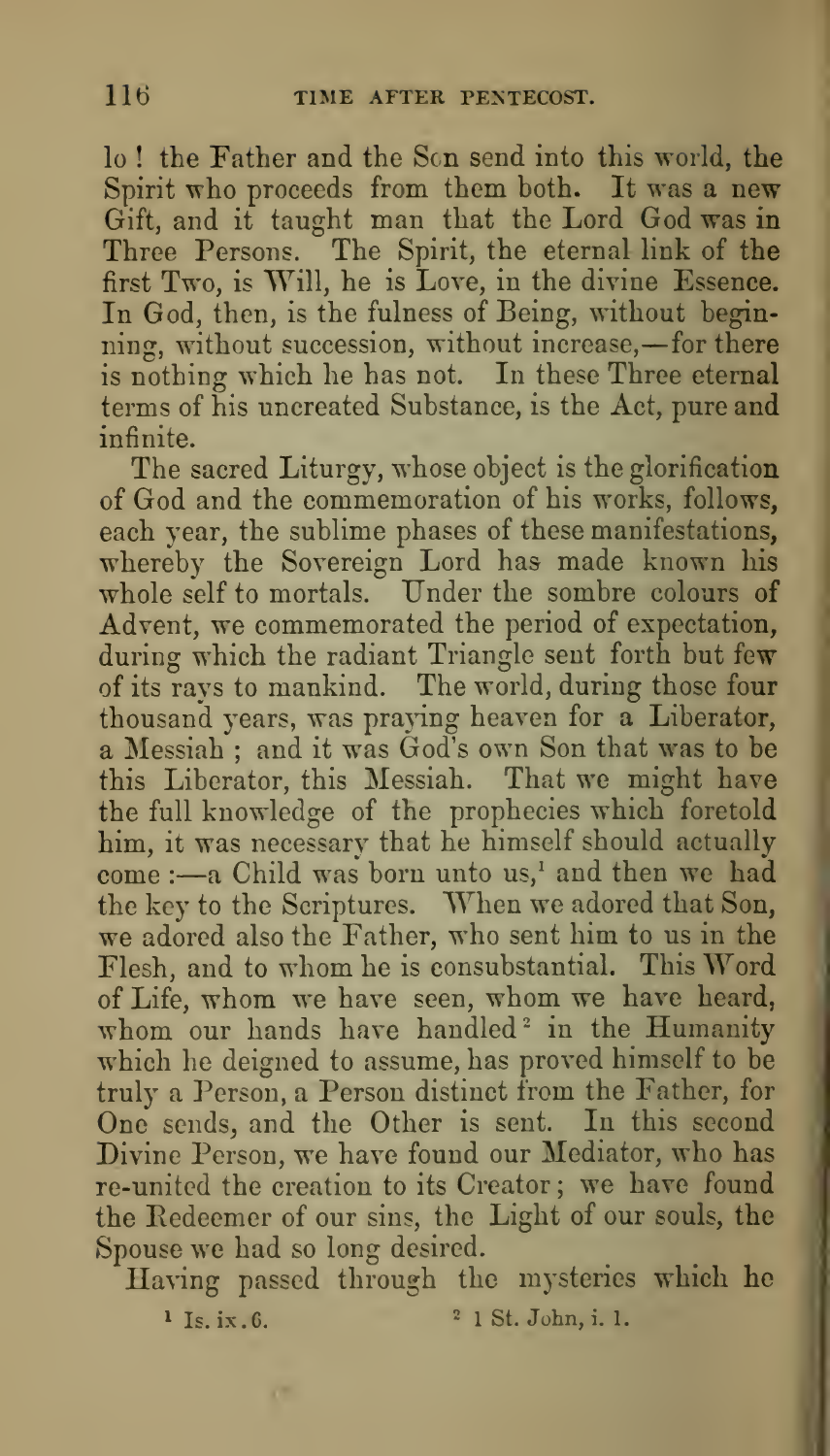himself wrought, we next celebrated the descent of the Holy Spirit, who had been announced as coming to perfect the work of the Sou of God. We adored him, and acknowledged him to be distinct from the Father and the Son, who had sent him to us, with the mission of abiding with us.<sup>1</sup> He manifested himself by divine operations which are especially his own, and were the object of his coming. He is the soul of the Church ; he keeps her in the truth taught her by the Son. He is the source, the principle, of the sanctification of our souls ; and, in them he wishes to make his dwelling. In a word, the mystery of the Trinity has become to us, not only a dogma made known to our mind by Revelation, but, moreover, a practical truth given to us by the unheard of munificence of the Three Divine Persons ; the Father, who has adopted us ; the Son, whose brethren and joint-heirs we are; and the Holy Ghost, who governs us, and dwells within us.

Let us, then, begin this Day, by giving glory to the One God in Three Persons. For this end, we will unite with holy Church, who, in her Office of Prime, recites on this Solemnity, as, also, on every Sunday not taken up by a Feast, the magnificent Symbol, known as the  $A$ thanasian Creed. It gives us, in a summary of much majesty and precision, the doctrine of the holy Doctor, Saint Athanasius, re garding the mysteries of the Trinity and Incarnation.<sup>2</sup>

<sup>1</sup> St. John, xiv. 16.

<sup>2</sup> "It is a psalm or hymn of praise, of confession, and of pro-<br>"found, self-prostrating homage, parallel to the Canticles of the " elect in heaven. It appeals to the imagination quite as much as " to the intellect. It is the war-song of faith, with which we " warn first ourselves, then each other, and then all those who are "within its hearing, and the hearing of the Truth, who our God " is, and how we must worship Him, and how vast our responsibi-"lity will be if we know what to believe, and yet believe not.<br>"It is

" The Psalm that gathers in one glorious lay " All chants that e'er from heaven to earth found way;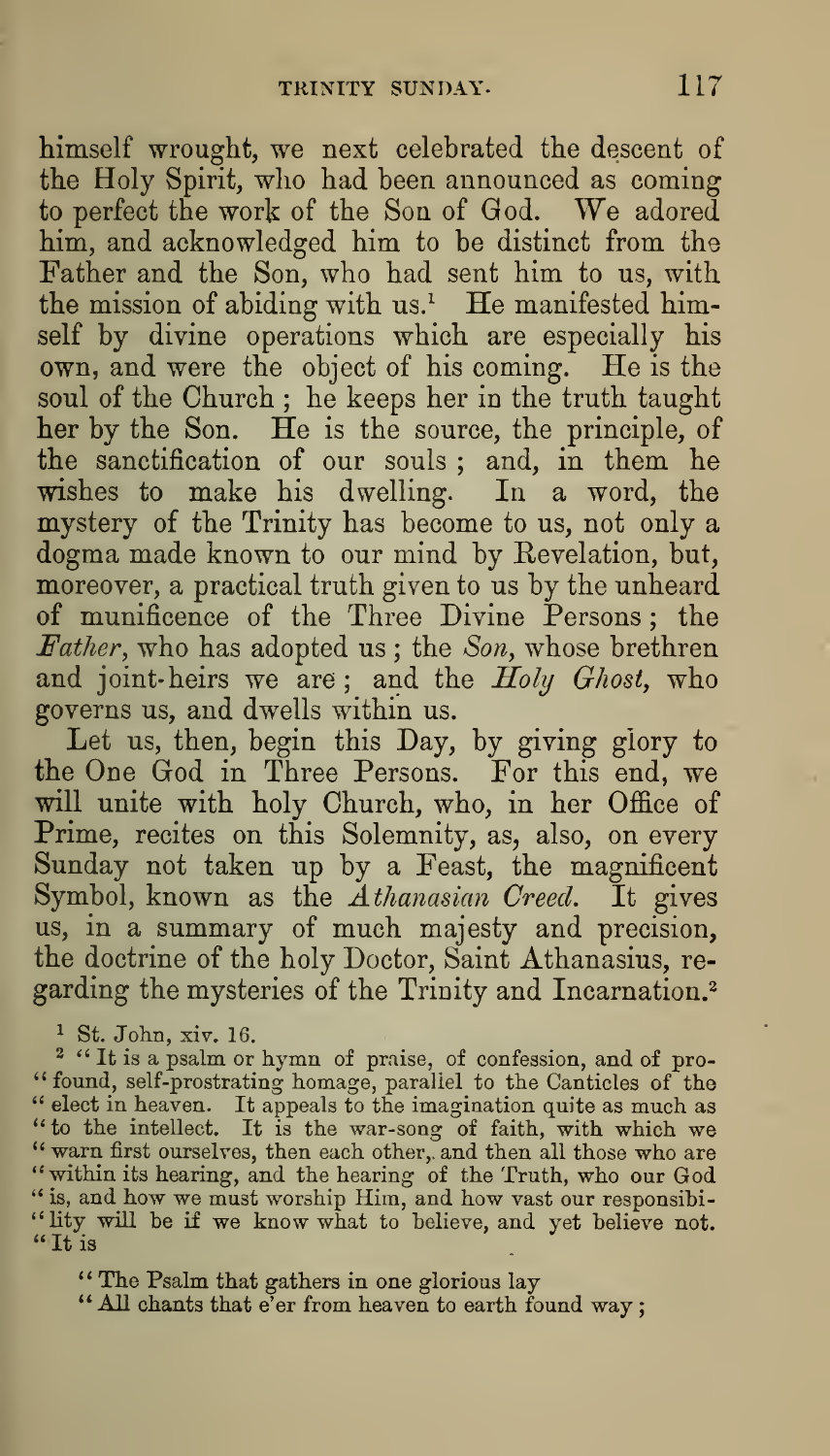#### THE ATHANASIAN CREED.

Quicumque vult salvus esse, ante omnia opus est ut teneat Catholicam fidem.

Quam nisi quisque integram inviolatamque servaverit, absque dubio in æter-<br>num peribit.<br>Fides autem Catholica

Fides autem haec est, ut unum Deum in Trinitate, et Trinitatem in Unitate veneremur

Neque confundentes personas, neque substantiam separantes.

Alia est enim persona Patris, alia Filii, alia Spiritus sancti.

Sed Patris, et Filii, et Spiritus sancti una est divinitas, aequalis gloria, coae tema majestas.

Qualis Pater, talis Filius, talis Spiritus sanctus.

Increatus Pater, increatus Filius, increatus Spiritus sanctus.

Immensus Pater, immensus Filius, immensus Spiritus sanctus.

Eternus Pater, asternus<br>Filius, asternus Spiritus eternus Spiritus sanctus.

Whosoever would be saved, before all things it is necessary that he hold the Catholic faith.

Which faith, except every one doth keep entire, and unviolated, without doubt he shall perish everlastingly.

Now the Catholic faith is this : that we worship one God in Trinity, and Trinity in Unity;

Neither confounding the persons, nor dividing the substance.

For one is the person of the Father, another of the Son, and another of the Holy Ghost.

But the Godhead of the Father, and of the Son, and of the Holy Ghost, is all one, the glory equal, the majesty co-eternal.

Such as the Father is, such is the Son, such is the Holy Ghost.

The Father is uncreated, the Son is uncreated, the Holy Ghost is uncreated.

The Father is incomprehensible, the Son is incomprehensible, the Holy Ghost is incomprehensible.

The Father is eternal, the Son is eternal, the Holy Ghost is eternal.

\*\* Creed of the Saints, and Anthem of the Blest,

\*\* And calm-breathed warning of the kindliest love,

\*' That ever heaved a wakeful mother's breast.

\*' For myself, I have ever felt it as the most simple and sublime, the " most devotional formulary to which Christianity has given birth, " more so even than the Veni Creator and the Te Deum." (Dr. Newman; Grammar of Assent, page 129.) [Note added by Tr.J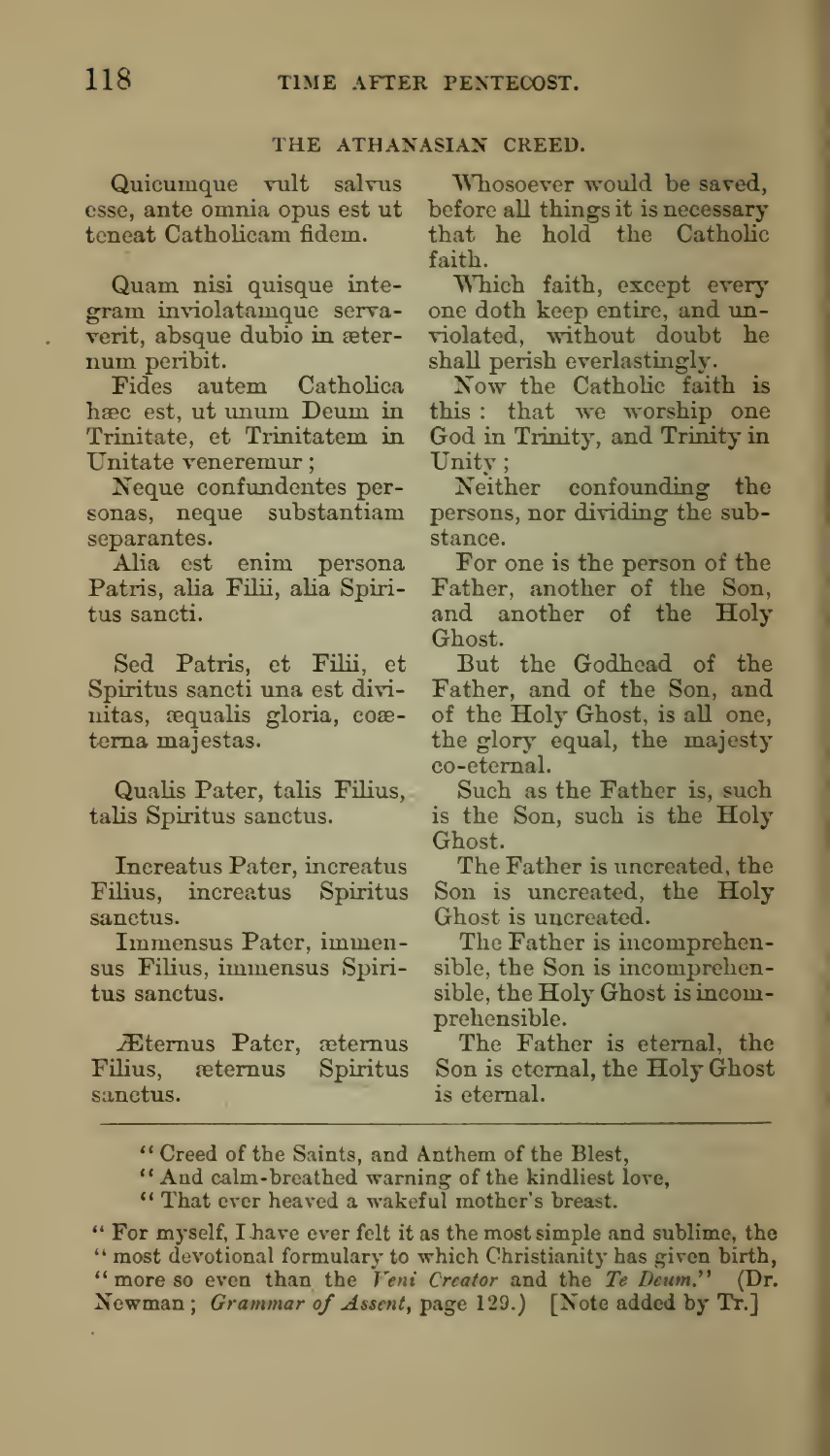And yet they are not three eternals, but one eternal.

As also they are not three uncreateds, nor three incomprehensibles, but one uncreated, and one incomprehensible.

In like manner the Father is almighty, the Son is al mighty, the Holy Ghost is almighty.

And yet they are not three almighties, but one almighty.

So, the Father is God, the Son is God, the Holy Ghost is God.

And yet they are not three Gods, but one God.

So, the Father is Lord, the Son is Lord, the Holy Ghost is Lord.

And yet they are not three Lords, but one Lord.

For, as we are compelled, by the Christian truth, to acknowledge each person, by himself, to be God and Lord: ter so, are we forbidden, by the Catholic religion, to say, there are three Gods, or three Lords.

The Father is made of no one, neither created, nor begotten.

The Son is from the Father alone ; not made, nor created, but begotten.

The Holy Ghost is from the Father and the Son; not made, nor created, nor begotten, but proceeding.

There is, then, one Father, not three Fathers ; one Son, not three Sons ; one Holy Ghost, not three Holy Ghosts.

Et tamen non tres aetemi, sed unus aetemus.

Sicut non tres increati, nee tres immensi, sed unus increatus, et unus immensus.

Similiter omnipotens Pater, omnipotens Filius, omnipotens Spiritus sanctus.

Et tamen non tres omnipotentes, sed unus omnipotens.

Ita Deus Pater, Deus Filius, Deus Spiritus sanctus.

Et tamen non tres Dii, sed unus est Deus.

Ita Dominus Pater, Dominus Filius, Dominus Spiritus sanctus.

• Et tamen non tres Domini, sed unus est Dominus.

Quia sicut singillatim unamquamque personam Deum ac Dominum confiteri Christiana veritate compellimur: ita tres Decs aut Dominos dicere, Catholica religione prohibemur.

Pater a nullo est factus, nee creatus, nee genitus.

Filius a Patre solo est non factus, nee creatus, sed genitus.

Spiritus sanctus a Patre et Filio, non factus, nee creatus, nee genitus, sed procedens.

Unus ergo Pater, non tres Patres; unus Filius, non tres Filii : unus Spiritus sanctus, non tres Spiritus sancti.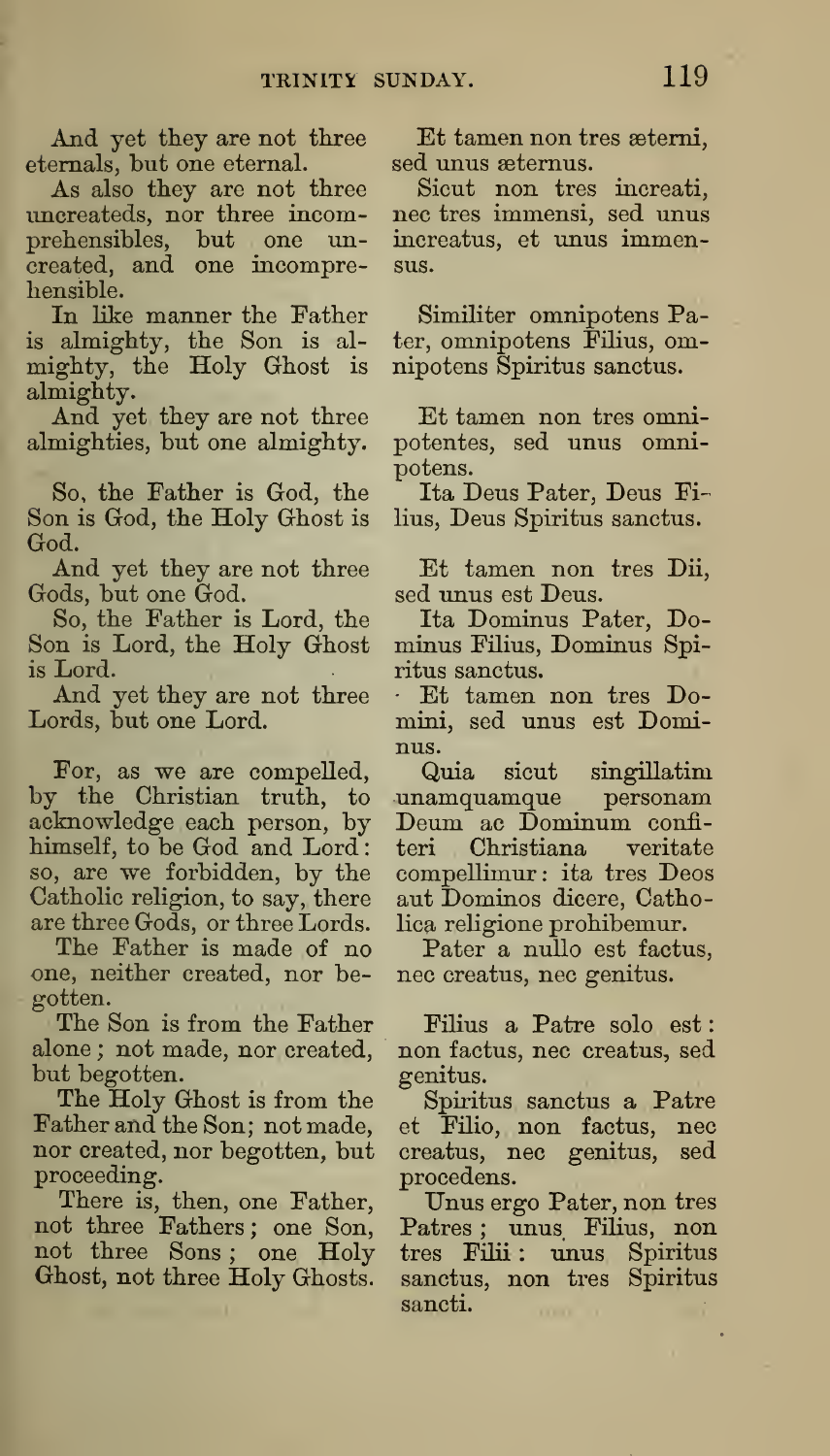Et in hac Trinitate nihil prius aut posterius, nihil majus aut minus: sed totæ tres personae coaetemae sibi sunt, et coæquales.

Ita ut per omnia, sieut jam supra dictum est, et Unitas in Trinitate, et Trinitas in Unitate veneranda sit.

Qui vult ergo salvus esse : •ita de Trinitate sentiat.

Sed necessarium est ad æternam salutem: ut Incarnationem quoque Domini nostri Jesu Christi fideliter credat.

Est ergo fides recta, ut credamus et confiteamur : quia Dominus noster Jesus Christus Dei Filius, Deus et homo est.

Deus est ex substantia Patris ante saecula genitus : et homo est ex substantia matris in sæculo natus.

Perfectus Deus, perfectus homo : ex anima rationali, et humana came subsistens.

JEqualis Patri secundum divinitatem : minor Patre secundum humanitatem.

Qui licet Deus sit, et homo : non duo tamen, sed unus est Christus.

Unus autem non conversione divinitatis in camem, sed assumptione humanitatis in Deum.

Unus omnino, non confusione substantiæ, sed unitate personae.

Nam sicut anima rationalis et caro unus est homo,

And in this Trinity, there is nothingbefore or after, nothing greater or less ; but the whole three Persons are co-eternal to one another, and co-equal.

So that, in all things, as hath been already said above, the Unity is to be worshipped in Trinity, and the Trinity in Unity.

He, therefore, that would be saved, must thus think of the Trinity.

Furthermore, it is necessary to everlasting salvation, that he also believe rightly the Incarnation of our Lord Jesus Christ.

Now the right faith is, that we believe and confess, that our Lord Jesus Christ, the Son of God, is both God and Man.

He is God, of the substance of his Father, begotten before the world ; and he is Man, of the substance of his Mother, born in the world.

Perfect God, perfect Man : subsisting of a rational soul, and human flesh.

Equal to the Father according to his Godhead : lesser than the Father, according to his Manhood.

Who although he be both God and Man, yet he is not two, but one, Christ.

One, not by the conversion of the Godhead into flesh, but by the taking of the Manhood unto God.

One altogether, not by confusion of substance, but by unity of person.

For, as the rational soul and the flesh is one man, so, God